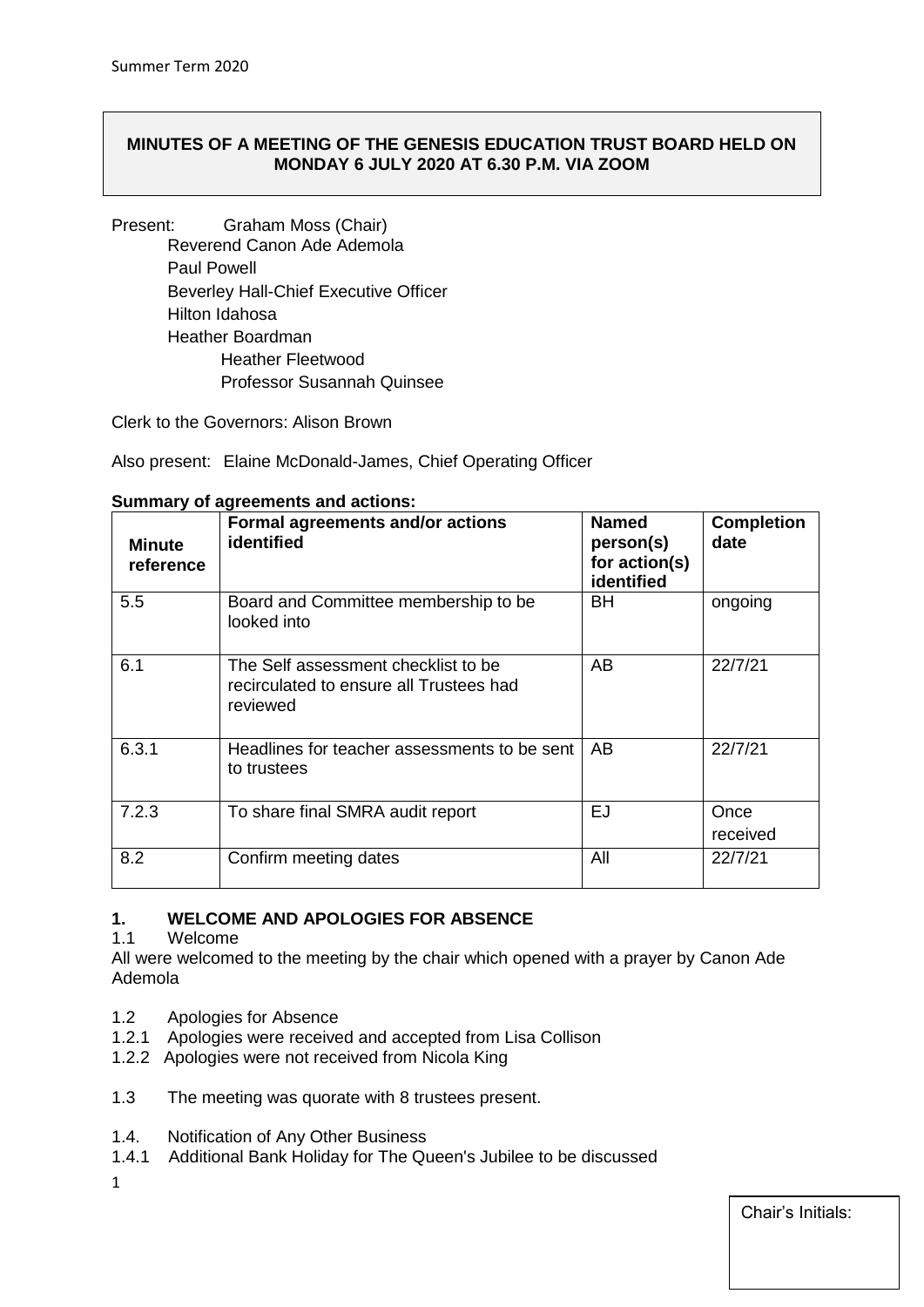# **2. DECLARATIONS OF INTEREST**

There were no declarations made pertaining to any of the agenda items for this meeting.

# **3. CHAIR'S ACTIONS**

GM updated on the following items:

3.1.1 208 Markhouse Road to be discussed under

minute item 7.3 3.1.2 A discussion had taken place to recruit an AHT for the Trust, GM had agreed this should go ahead.

3.1.3 Confidential Item

# **4. CHIEF EXECUTIVE OFFICER'S ACTION**

4.1. BH confirmed the SMRA had recommended the Trust look at centralised staffing and had discussed the Trust AHT position which had now been advertised both internally and externally.

# **5** MEMBERSHIP OF THE GOVERNING/ TRUSTEES BOARD<br>5.1 Approval of the Re appointment of Canon Ade, Alisha Andersor

Approval of the Re appointment of Canon Ade, Alisha Anderson and Hilton Idahosa to St Margaret's LGB

5.2 Approval of the Re appointment of Father Salvador Telen and Alisha Anderson to the Federation LGB .

5.3 Approval of the appointment of Susannah Shaldas as parent governor to the Federation LGB

5.4 It was noted that this would be PP's last board meeting, thanks were given to PP for his dedication to the Trust as a whole and for his support during significant changes and challenges for the Federation and Trust. It was noted that his challenge and support had helped to grow the Trust and create stronger schools. He would be sorely missed but the board was looking forward to him becoming a Member. PP expressed his thanks to BH and GM and all of the board and LGB

5.5 It was noted that a discussion would need to be held on the membership of the board and whether the number of trustees would need to be increased. The Standards committee in particular struggled with low numbers attending meetings

#### **ACTION: Board and Committee membership to be looked into**

#### **6. MINUTES**

6.1. Minutes of GET Board meeting -22nd March 2021

It was agreed that the minutes were a true and accurate record of the meeting **ACTION:The Self assessment checklist was to be recirculated to ensure all Trustees had reviewed**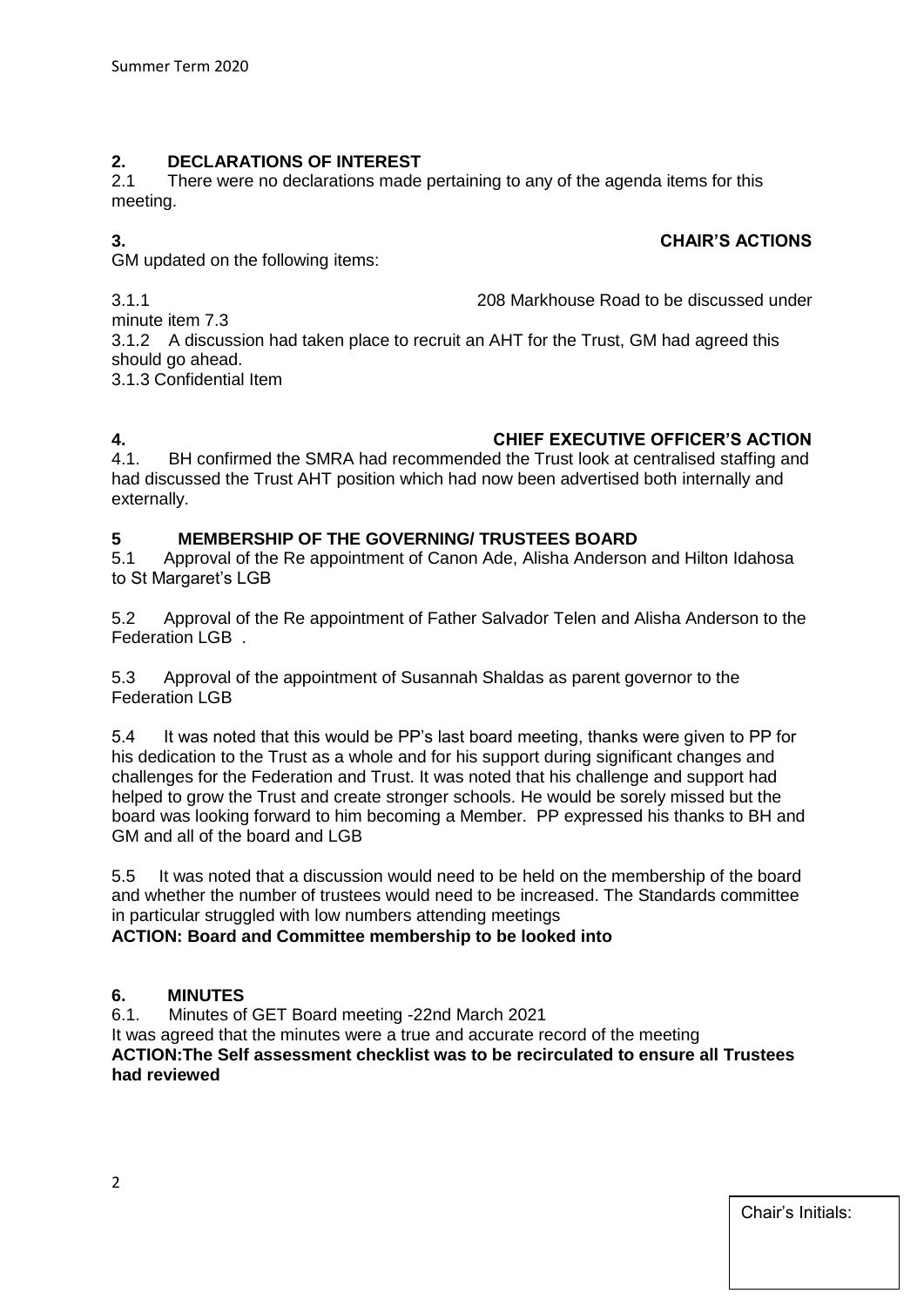6.2 Minutes of Finance and Premises GET Board - 7th June 2021

CA noted that these minutes had been reviewed and agreed by the finance committee and had been signed as an accurate representation of the meeting

# 6.3 Minutes of Standards GET Board- 24<sup>th</sup> May 2021

SQ noted that these minutes had been reviewed and agreed by the standards committee and had been signed as an accurate representation of the meeting.

6.3.1 A discussion took place on the progress of pupils during the difficult year with SQ confirming that although full school had only returned for a few months at the time of the last meeting she was confident that the Schools were doing all they could to bring pupils back to pre covid levels. BH confirmed that subsequently to this meeting the focus had been on teaching and learning and that attainment testing had taken place with all schools reporting good results. The focus would remain on making up the lost learning and the hope was that all pupils would be were they should be by this time next year

**ACTION: Headlines for teacher assessments to be sent to trustees**

# **7. FINANCE AND PREMISES DOCUMENTATION**

7.1. Monthly Management Accounts and 3 Year Budgets for Each Trust School

7.1.1 EJ stated that the 3 year budgets were showing a surplus for both St Saviours and St Marys. All budgets had been looked at in depth by the SRMA in conjunction with all CIF bids and tenders. No issues had been reported from this.

*Trustee Question –Has the closure of St Margaret's Nursery had an impact? Answer – The potential impact has been averted by us seeing the trend before and acting accordingly so this will not have an impact. The possibility of a private nursery being put n the site would be explored which would bring in additional income*

*Trustee Question –Extended services is a source of income that was impacted by Covid, how is that looking now?*

*Answer – At St Marys and st margarets the numbers are back to pre covid levels with ST SAviours actually having a higher number now* 

7.2 Spring term Procurement Audit

7.2.1 EJ stated that there were a number of points within this audit that had management comments added where some points had been explained and justified. One financial regulation point had been agreed on which stated CEO incorrectly when 2 signatories were and had always been required to access the banking system

7.2.2 BH noted that the same anomalies had been recorded on previous audits with the procurement policy being given as an example of this, in some cases you could not get the required 3 quotes as only one company could provide a bespoke item that was needed.

7.2.3 The audit had returned a medium, which EJ felt was overly harsh as it appeared that the auditors did not understand the changes in financial management in academies compared to maintained schools with the SMRA backing this up.

**ACTION: To share final SMRA audit report once it ha been received**

3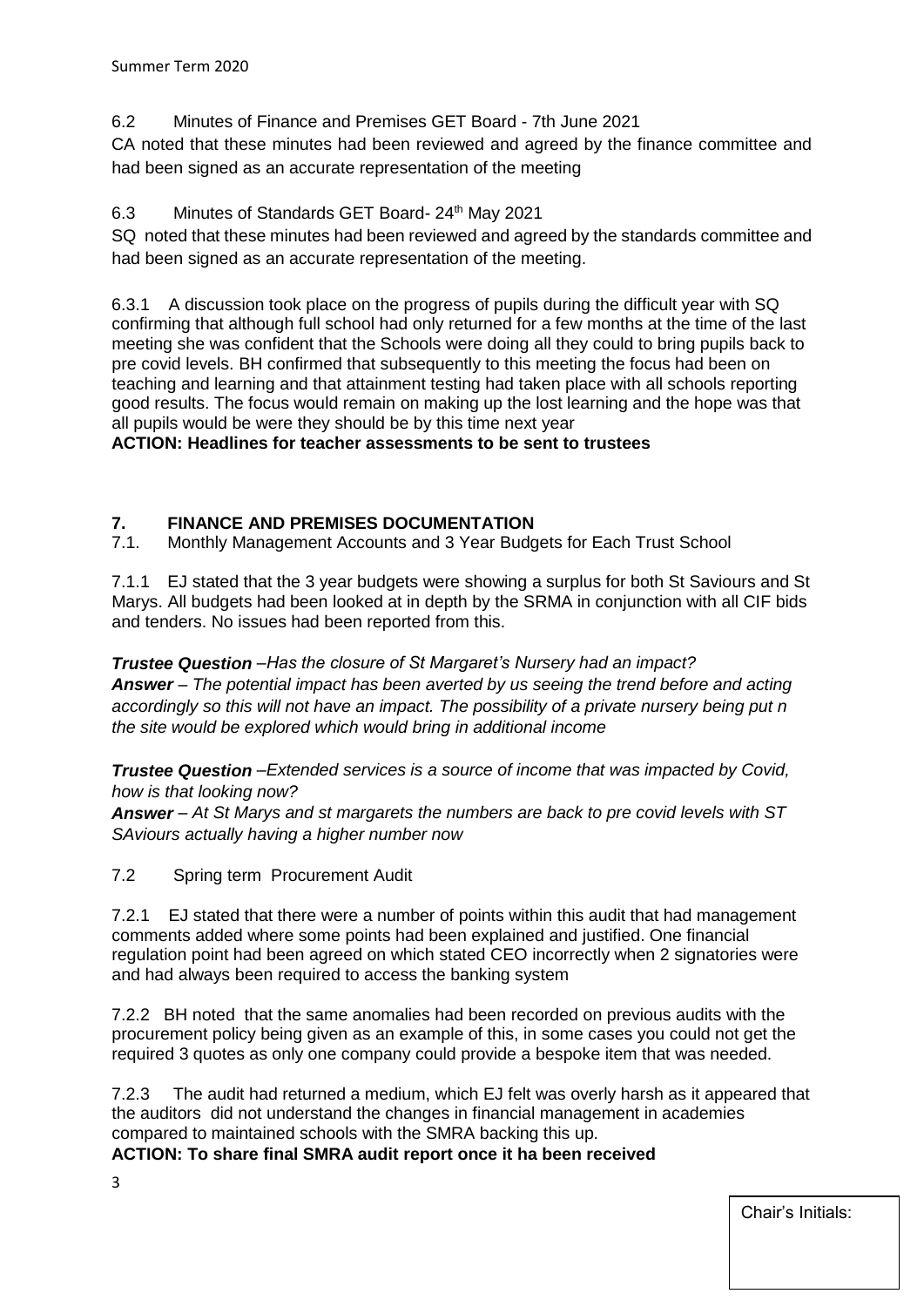# 7.3 208 Markhouse Road

7.3.1 A discussion was held on the progress for recovering the funds from 208 Markhouse Road with EJ stating that she had not had a response to the last correspondence sent and that she would chase this up. GM noted that it may be a case of having to wait for the DfE to change how they agree to matters such as this. It was noted that the Trusts solicitor agreed there was a case that the Trust was determined to see it through until the funds were returned.

# 7.4 CIF Bids

7.4.1 EJ stated that she had been successful in the bids for St Margaret's with just over 1 million pounds worth of funding being allocated to refurbish the roof, increase and improve the security fencing and complete the refurbishment of the school

7.4.2 A significant appeal had been launched for St Saviours bid which EJ was optimistic would be won.

# **8. Reports**

8.1 Future Direction for academies

8.1.1 BH had provided a detailed report for the Trustees which laid out the Dfe vision of all schools becoming part of a multi academy trust. BH explained that the Trust was very keen to expand and that she was hopeful that the new DfE plans would assist them in this.

8.1.2 It was noted that the average size of a MAT was currently 6 schools compared to 4 schools 2 years ago which meant the Trust was small and that gap was widening

*Trustee Question: Would we be under pressure to join a larger MAT? Answer: There is no lower limit to the number of schools in a MAT currently but it is something that needs to be considered although it is not high on the DfE agenda at this moment*

8.1.3 The possibility of the LA forming an open partnership was discussed, with GM stating that there was a concern that these schools would not be as willing or able to share expertise as academies

8.1.4 The Trust had been successfully supporting a school in the borough and it was felt that collaboration at a level that does not place pressure on schools statuses may be the way forward

#### 8.2 Planner of dates

Trustees acknowledged receipt of this item and would let AB know of any issues **ACTION: Confirm meeting dates**

#### **9. Any other Business**

9.1 It was noted that there would be an additional Bank holiday in the academic year 2021-2022, thi would fall during half term but the Trust would need to agree an additional holiday date. It was agreed that the Schools would close for the Friday before the half term unless otherwise told by the LA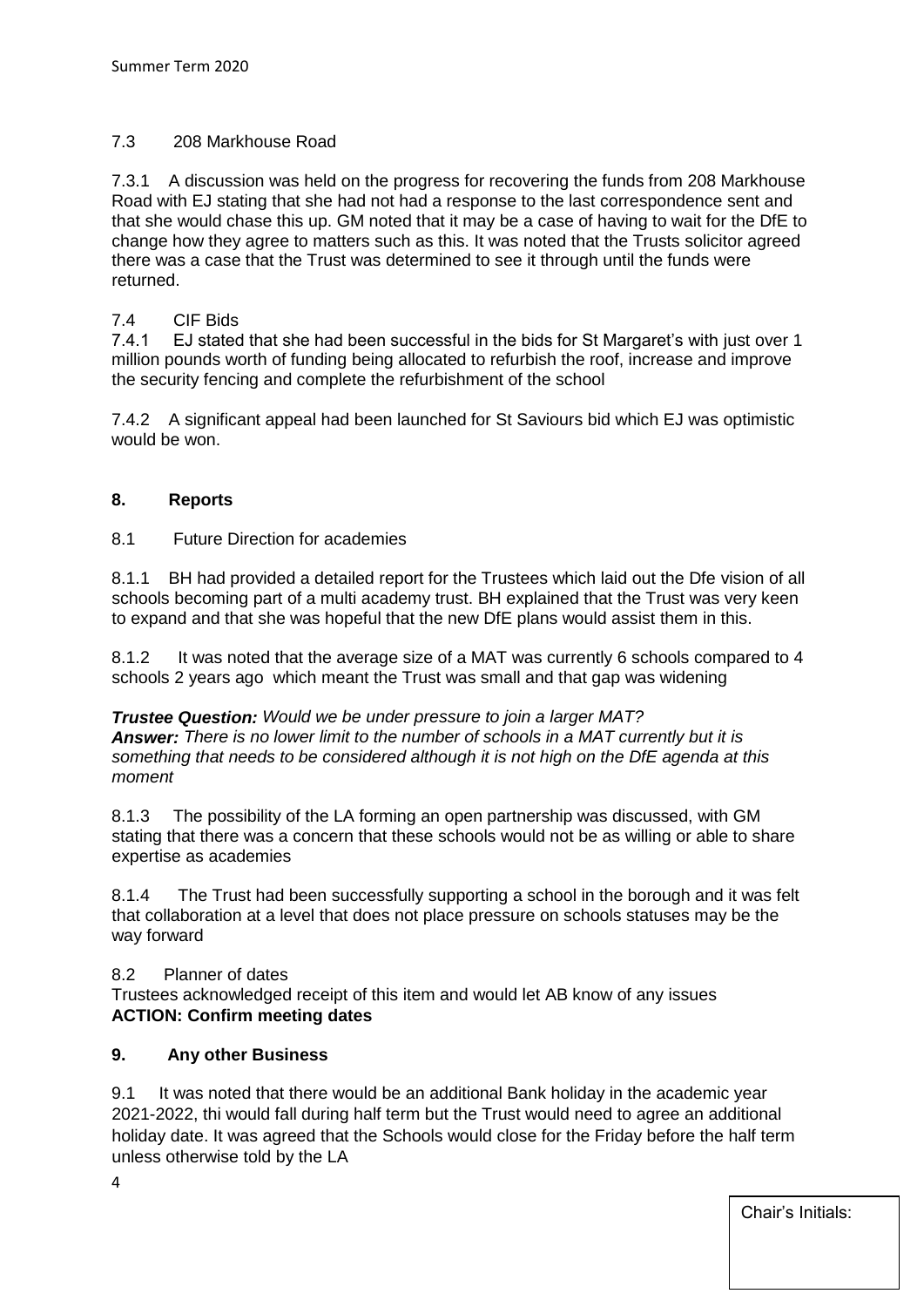9.2 It was noted that the recent appeal by an ex employee had not been successful and that the matter was now closed with no further avenues for them to explore

9.3 Thanks were noted for the Heads of School and SLT for working above expectations in what had been a difficult year for all

# **10. GET POLICIES**

It was confirmed the below policies had been reviewed at Finance and Standards committees.

It was **agreed** that the policies would be ratified.

Disability Equality Policy Organisation Change and Redundancy Policy Probation Policy Data protection Policy (GDPR) Data Breach Policy (GDPR) Data Retention Policy (GDPR) Working from home policy Cyber Security Policy Cyber Management Plan Risk Register The Trust's Financial Regulation Manual Accounting Policy Privacy Notice Pupils and Parents (St Mary's, St Saviour's and St Margaret's) GDPR-Privacy Notice Staff (St Mary's, St Saviour's and St Margaret's) GDPR Anti Fraud and Corruption Policy Business Charge Cards Policy Consultancy Policy Fixed Asset Policy Gifts and Hospitality Policy Members', Directors' and Governors' Allowances Policy TOIL Policy

# **11. DATE AND AGENDA ITEMS FOR THE NEXT MEETING**

11.1 Date of Next meeting 6th December 2021 via Zoom

The meeting closed at 8.00 p.m. with a prayer by Canon Ade.

Chair: ………………………………………………………………………… (print)

………………………………………………………………………… (sign)

Chair's Initials:

5